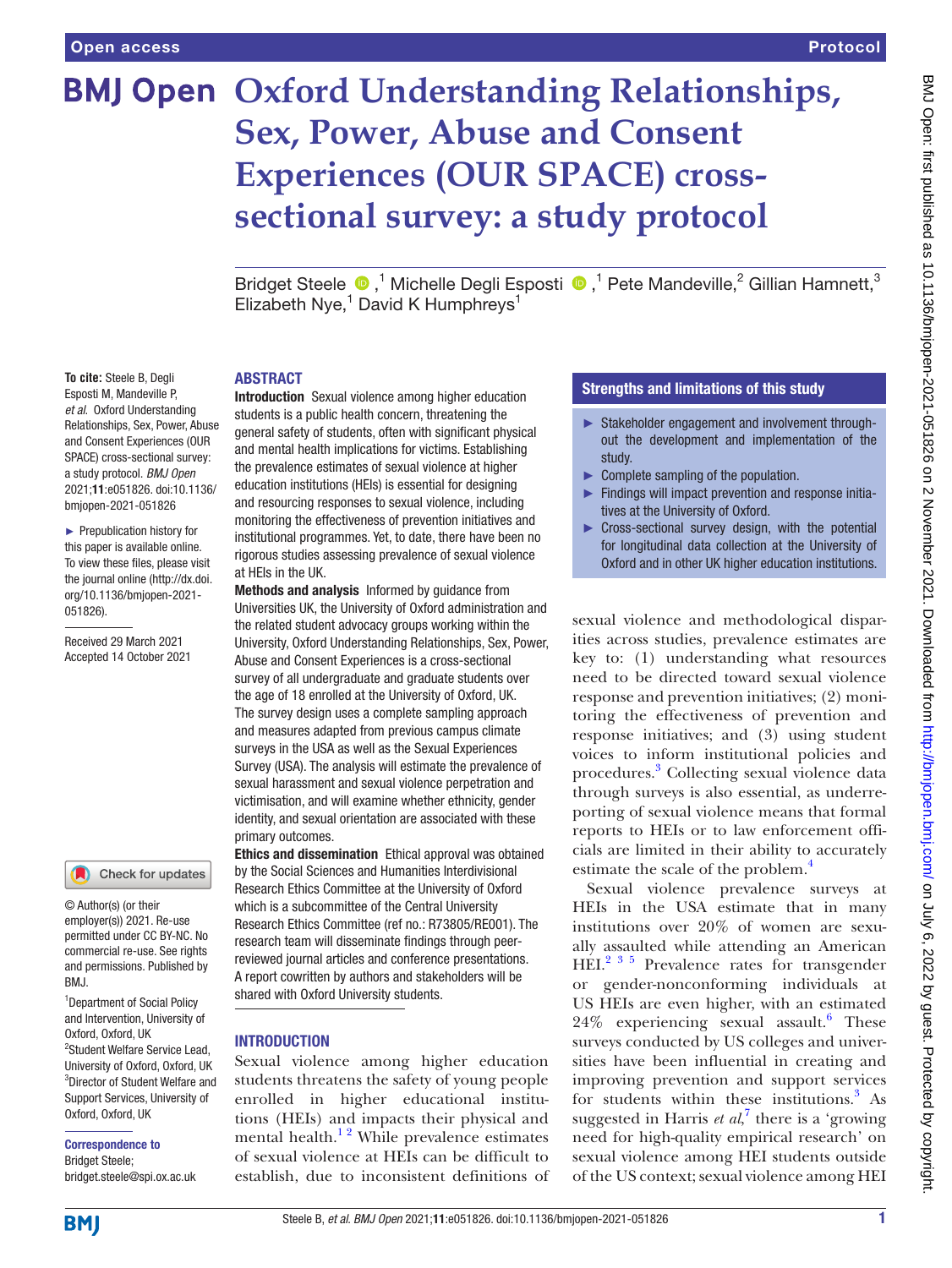students could manifest itself differently across different geographies and societies[.7](#page-6-5)

The evidence base on sexual violence prevalence among HEI students in the UK is particularly lacking. To date, no rigorous study has established prevalence of sexual violence at HEIs in the UK context. The most recent available UK estimates are from newspaper surveys that indicate that over half of female students have experienced sexual harassment, and approximately 14% report serious physical or sexual assault.<sup>8 9</sup> The National Union of Students have also carried out research on sexual violence prevalence at UK HEIs. Their Hidden Marks survey was administered in 2009 and 2010 to assess the prevalence and nature of sexual assault and harassment.<sup>10</sup> This survey found that  $14\%$  of women respondents were survivors of severe sexual assault or physical violence while attending an HEI in the UK. $^{10}$  No subsequent Hidden Marks surveys have been administered and there is no evidence on victims who are men or sexual violence in a non-heteronormative context.

In 2016, Universities UK established a taskforce made up of university administration, student representatives and academics who were encouraged to evaluate the problem of sexual violence using all available evidence. $\frac{11}{11}$  $\frac{11}{11}$  $\frac{11}{11}$  The resulting 2016 report found that there was 'no comprehensive data available' on sexual violence at universities in the UK. $<sup>11</sup>$  Universities UK encouraged institutions to</sup> have a 'coherent, systematic approach across the whole institution' and suggested collaboration between senior leadership and internal academics to collect high-quality data on prevalence to assess the effectiveness of prevention and response efforts.<sup>11 12</sup>

HEIs have the potential, with their personnel, purpose, and infrastructure, to be at the forefront of engaging in rigorous data collection, knowledge sharing, and implementing innovative collaborative and evidence based interventions within institutional settings.<sup>[7](#page-6-5)</sup> They are also a 'particularly promising setting for effectively bringing together research and practice'.<sup>7</sup> Collecting HEI-specific data about the nature and prevalence of sexual violence in the UK context offers practitioners the opportunity to make evidence based decisions about prevention and response programmes and policies.<sup>3</sup>

#### RESEARCH OBJECTIVES

There are no existing survey data on the prevalence of sexual violence at the University. The term sexual violence is broad and includes all non-consensual or unwanted sexual acts including harassment, sexual assault and rape. $^{13}$  $^{13}$  $^{13}$  We aim to conduct a campus climate survey entitled Oxford Understanding Relationships, Sex, Power, Abuse and Consent Experiences—an inclusive cross-sectional study of all undergraduate and graduate students over the age of 18 at the University of Oxford. The aim of this research is to understand the problem of sexual violence among HEI students in the UK to inform data collection and prevention and response initiatives at

the University of Oxford and across the sector. To achieve this aim, this study will address following research question: *What is the prevalence and nature of sexual violence at the University of Oxford?* Specific objectives include:

- 1. Partner with University of Oxford administration, sexual violence support services and relevant student government and groups to administer the survey.
- 2. Develop a prevalence estimate for sexual violence among students at a UK HEI.
- 3. Describe sexual violence perpetration and victimisation by gender identity, sexual orientation, disability and race/ethnicity.
- 4. Understand student attitudes on consent and sexual violence.
- 5. Develop a set of standard questions that can be used to evaluate and compare sexual violence at a national level.

## **METHODS**

## Patient and public involvement

Following suggestions by Universities UK, this research is and will continue to be informed by relevant stakeholders, specifically University of Oxford administration and the student advocacy groups working within the University. $\frac{11}{11}$  This involved regular meetings with the University's Sexual Harassment and Violence Support Service, the Oxford Student Union, the It Happens Here Campaign, and university communications officials over the course of a year leading up to the survey launch. Further, we presented the survey at a series of collegiate University welfare forums and communications groups. This research has also received support from the University of Oxford's Governance and Planning Office's van Houten Fund. University-wide working groups will bring together interdisciplinary academic specialists, student groups, and university administration to facilitate a whole-institution approach.<sup>[11](#page-6-8)</sup> These stakeholders will be involved in the development of the survey, the interpretation of the findings, and the communication of the results.

#### Design and setting

The survey is a cross-sectional survey based at the University of Oxford, in the Southeast region of the UK. The University of Oxford is a university comprised of 39 colleges that was founded in  $1096$ .<sup>[14](#page-6-10)</sup> Many students typically live in college accommodation and seek the academic and welfare support offered by their college. Due to the COVID-19 pandemic, many students may not be living in their college communities or in the city of Oxford during the administration of the survey and we will account for this in the questions asked to respondents. There are over 24000 students currently attending the University of Oxford, half of which are undergraduates with the other half being postgraduates. The university is an international environment, with 20% of undergraduate students and 64% of all graduate students coming from outside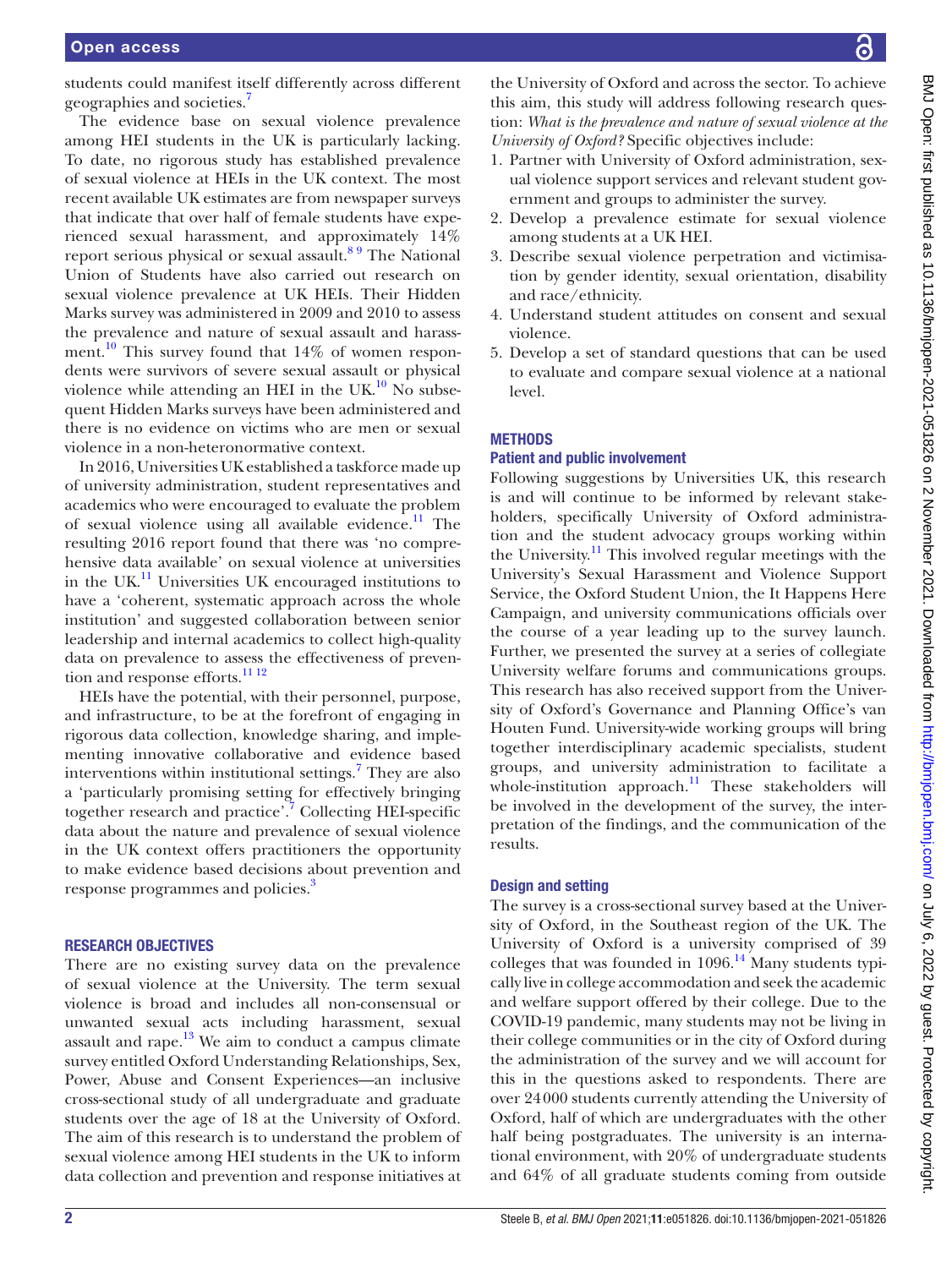of the UK $^{15}$  According to 2019 data, the University of Oxford population consists of approximately 80% white students and 20% black and minority ethnic students. The admitted class of 2019 was made up of 54.4% women, 9.4% students with a disability and 87.8% of students living in 'more advantaged areas'.[15](#page-6-11)

# **Participants**

The population includes all registered undergraduate and postgraduate students (including part-time, visiting and online students), over the age of 18. The sample excludes students under the age of 18 given that they would need parental consent to participate.

## Procedure

The design employs a complete sampling approach. An email with a link to the survey will be sent to the entire sample population. Participants will then be asked to give consent to anonymously participate in the study. The survey will be launched in May 2021. As the University of Oxford academic year consists of three terms (trimesters), the survey was launched during May–July 2021 (the final term) to capture experiences from the entire academic year. Emails will be supplemented by additional online promotional campaigns run through the student government, colleges and university platforms, to raise awareness of the survey, to educate students on the importance of participating in the study, and to encourage participation in the study. The link to complete the survey will be open for 2months after the launch and students will receive three reminder emails if they have yet to fill out the survey. Therefore, the study collection period will span 2 months from May 2021 to July 2021. Those who complete the survey will indicate if they want to be entered into a lottery to receive a prizes (iPads (3) and £50 Amazon vouchers (10)).

Qualtrics survey software is the electronic platform used to implement the survey. Students will be able to click on a link included in their recruitment email which will take them to an information and consent page. This page will provide information on the study, the investigators and the intention of the research. Students will be asked to give consent to complete the survey through clicking a box. The survey will take approximately 15–20min to complete, and students will be able to terminate the survey at any time. Students who participate will be provided with a list of supports and resources before, during and after completing the survey in accordance with ethical guidelines.

## Survey measures and outcomes

Survey measures are adapted from previously conducted campus climate surveys in the US context, specifically the Johns Hopkins University *Health and Safety Study* from 2017, and psychometric questions from the Sexual Experiences Survey  $(SES).<sup>16</sup>$  $(SES).<sup>16</sup>$  $(SES).<sup>16</sup>$  The SES has been validated in the US context but has yet to be validated in the UK context.[17](#page-6-13) The questions used are also informed by the

available evidence on risk and protective factors for sexual violence in this setting and conversations with practitioners working to prevent and respond to sexual at the University of Oxford.<sup>[18](#page-6-14)</sup> These stakeholder consultations informed the contextual adaptations (both to the University of Oxford and to the UK more broadly) of the survey. For example, the inclusion of questions that reflect the role that colleges play in the University, asking questions related to institutional response, and asking questions about type of secondary school attended. We excluded questions used to assess sexual violence programming that does not exist in the UK context. We established content validity through asking members from the target population and professionals in the field to assess the survey for relevance, comprehensiveness and comprehensibility. This was done through regular focus group discussions throughout the survey development process and through having members from the target group pilot the survey.

The survey, outlined in [table](#page-3-0) 1 focuses on four key areas:

- 1. Sociodemographic characteristics: the survey asks about participants' gender identity, sexual orientation, race/ethnicity and parental education. Participants are also asked to identify if they are living with a disability and they are asked where they are living during the academic year.
- 2. University climate: participants are asked about their beliefs pertaining to statements about consent and rape-myths, whether or not they are aware of university support services for victims of sexual violence, and their bystander behaviour.
- 3. Sexual harassment victimisation and perpetration: participants will have the opportunity to indicate if they experienced or perpetrated a series of sexual harassment acts in the past year. Participants who identify that they have experienced or perpetrated an act will be directed to a series of related follow-up questions pertaining to the incident.
- 4. Sexual violence victimisation and perpetration: victimisation will be measured using self-reported experiences of (1) attempted sexual violence and (2) completed sexual violence. An adapted version of The Sexual Experiences—Short Form Victimisation $16$  will measure non-consensual sexual contact and sexual violence. Adaptions were made based on guidance from to create more inclusive wording that can incorporate female perpetrated sexual violence against men and that can include assaults that students, think, but are not sure happened, due to alcohol or drug consumption.<sup>19</sup> Perpetration will be measured using selfreported experiences of (1) attempted sexual violence and (2) completed sexual violence. Perpetration will be measured using an adapted version of the Sexual Experiences—Short Form Perpetration.<sup>16</sup> To improve recall reliability, participants will be asked about sexual violence in the past calendar year. $^{20}$  If an incident of sexual violence was experienced or perpetrated, then students will be asked follow-up questions related to this incident including questions on who was involved,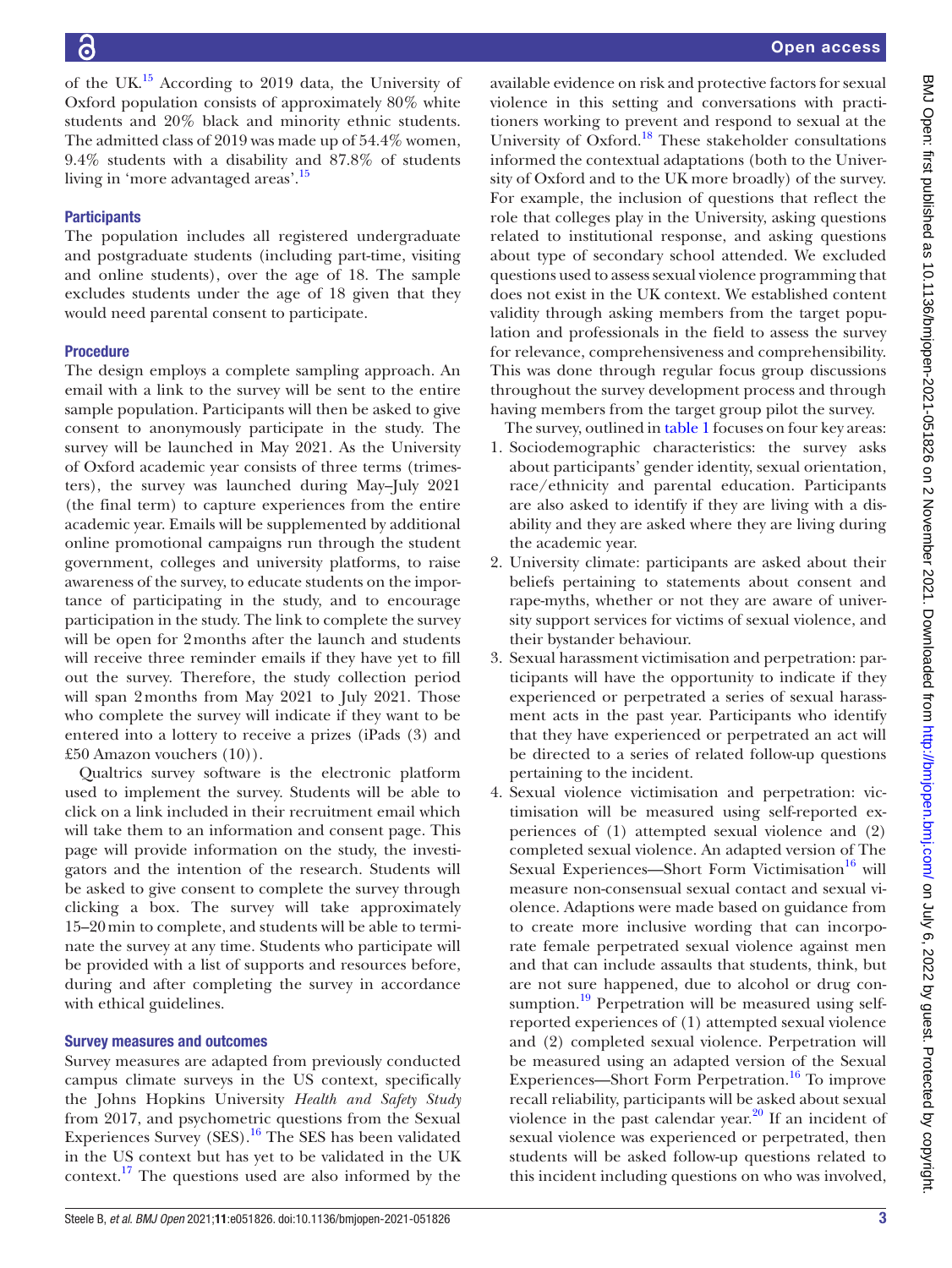BMJ Open: first published as 10.1136/bmjopen-2021-051826 on 2 November 2021. Downloaded from http://bmjopen.bmj.com/ on July 6, 2022 by guest. Protected by copyright. BMJ Open: first published as 10.1136/bmjopen-2021-051826 on 2 November 2021. Downloaded from <http://bmjopen.bmj.com/> on July 6, 2022 by guest. Protected by copyright.

<span id="page-3-0"></span>

| <b>Table 1</b><br>Survey content                                                                               |                                                                                |                                                                                                                                                                                                             |
|----------------------------------------------------------------------------------------------------------------|--------------------------------------------------------------------------------|-------------------------------------------------------------------------------------------------------------------------------------------------------------------------------------------------------------|
| <b>Survey content</b>                                                                                          |                                                                                |                                                                                                                                                                                                             |
| <b>Survey section</b>                                                                                          | <b>Measure/item</b>                                                            | <b>Scale</b>                                                                                                                                                                                                |
| Section I-respondent characteristics                                                                           | Year of birth                                                                  | <b>NA</b>                                                                                                                                                                                                   |
|                                                                                                                | Gender identity                                                                | Man; transgender man; woman; transgender woman; gender<br>non-conforming, non-binary or queer                                                                                                               |
|                                                                                                                | Affiliation with the university                                                | Undergraduate student; postgraduate student                                                                                                                                                                 |
|                                                                                                                | Year in degree programme                                                       | NA                                                                                                                                                                                                          |
|                                                                                                                | Domestic/international student                                                 | NA                                                                                                                                                                                                          |
|                                                                                                                | Ethnicity                                                                      | Arab; Asian/Asian British; Black/ African/Caribbean/Black<br>British/mixed/multiple ethnic groups; White; any other ethnic<br>group                                                                         |
|                                                                                                                | Sexual orientation                                                             | Bisexual; gay or lesbian; heterosexual; none of the above;<br>prefer not to say                                                                                                                             |
|                                                                                                                | Type of secondary school attended                                              | State school in the UK; independent school in the UK; other                                                                                                                                                 |
|                                                                                                                | Disability                                                                     | Yes; no                                                                                                                                                                                                     |
|                                                                                                                | Parental education (distinct questions for<br>maternal and paternal education) | Less than secondary school; secondary school graduate;<br>vocational or technical training; undergraduate degree;<br>postgraduate degree                                                                    |
|                                                                                                                | Accommodation                                                                  | College accommodation; university accommodation; private<br>accommodation in Oxford; outside of Oxford                                                                                                      |
|                                                                                                                | College affiliation                                                            | <b>NA</b>                                                                                                                                                                                                   |
|                                                                                                                | Participation in sex work (online or offline)                                  | Yes: no                                                                                                                                                                                                     |
| Section II-university climate                                                                                  | Witnessing sexual harassment                                                   | Never; rarely; sometimes; often                                                                                                                                                                             |
|                                                                                                                | Personal and peer beliefs and perceptions<br>about sexual violence             | Agree; disagree; undecided                                                                                                                                                                                  |
|                                                                                                                | <b>Bystander behaviour</b>                                                     | Likely; unsure; not likely                                                                                                                                                                                  |
|                                                                                                                | Awareness of university resources                                              | Yes; no; unsure                                                                                                                                                                                             |
| Section III-sexual harassment at<br>the university (both perpetration and<br>victimisation)                    | Sexual harassment (series of statements)                                       | Yes; no                                                                                                                                                                                                     |
|                                                                                                                | Frequency                                                                      | Once in past year; two or three times in past year; four or five<br>times in past year; more than five times in past year                                                                                   |
|                                                                                                                | Location                                                                       | At University of Oxford; in Oxford but outside university; online;<br>outside of Oxford                                                                                                                     |
|                                                                                                                | Relationship to perpetrator/victim                                             | Family member; friend not at Oxford; member of university<br>staff; professor or lecturer; supervisor; sports coach; stranger;<br>employer; Oxford student; romantic partner; ex-romantic<br>partner; other |
| Section IV and V-sexual violence<br>experiences while attending a HEI (both<br>perpetration and victimisation) | Sexual violence (series of statements<br>increasing in severity)               | Sexual Experiences Survey (Koss et al <sup>16</sup> 2007)                                                                                                                                                   |
|                                                                                                                | Frequency                                                                      | Once in past year; two or three times in past year; four or five<br>times in past year; more than five times in past year                                                                                   |
|                                                                                                                | Location                                                                       | College accommodation; university accommodation; public<br>setting in Oxford; social setting at University of Oxford; private<br>accommodation in Oxford; outside of Oxford                                 |
|                                                                                                                | Relationship with perpetrator/victim                                           | Family member; friend not at Oxford; member of university<br>staff; professor or lecturer; supervisor; sports coach; stranger;<br>employer; Oxford student; romantic partner; ex-romantic<br>partner; other |
|                                                                                                                | Gender identity of perpetrator/victim                                          | Man; transgender man; woman; transgender woman; gender<br>non-conforming, non-binary or queer; unsure                                                                                                       |
|                                                                                                                | Quality of support from University of Oxford<br>(for victimisation)            | Poor; adequate; excellent                                                                                                                                                                                   |
|                                                                                                                | Incident reported to police or university<br>(perpetration)                    | Yes; no; unsure                                                                                                                                                                                             |
| <b>Section VI</b>                                                                                              | Participant burden                                                             | Yes; somewhat; no                                                                                                                                                                                           |

HEI, higher educational institution.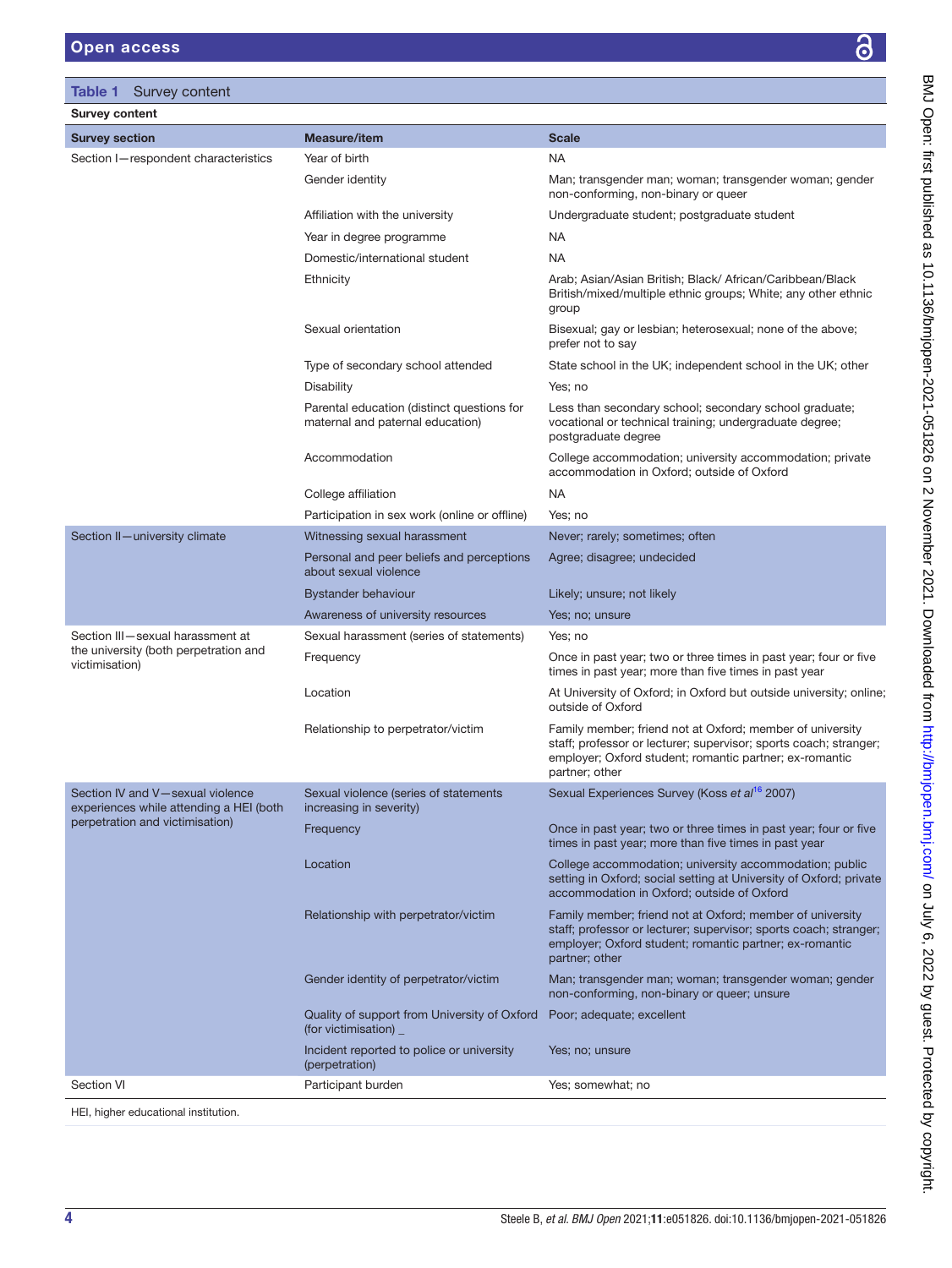the relationship with the victim or perpetrator, the location of the violence, and the effectiveness of supports accessed or consequences for the act.

#### Power calculations

Following guidance from Hajian-Tilaki, $^{21}$  we calculated our desired sample size, relying on an estimated prevalence rate and a margin of error of 1%. Given that previous, rigorous, research from the USA estimates the prevalence of sexual violence among women attending HEIs students to be approximately 20%, we calculate that we require a sample size of at least 1537 respondents to form an adequate sample.<sup>15</sup> Decisions will be made about which subgroups have enough power to be examined based on the number of respondents in each sociodemographic subgroup.

## Planned analysis

#### Prevalence of sexual violence

We will calculate descriptive frequencies to estimate the proportion of the University of Oxford student population to have experienced any act of sexual violence or harassment in the reporting period (1year). Specifically, we will calculate the 1-year period prevalence for each of the primary outcomes of victimisation and perpetration of sexual violence and sexual harassment, treating each outcome as a binary variable. $2^2$  For example, for victimisation of sexual violence, those who did report experiencing sexual violence victimisation will be coded as 0, while those who reported one or more experiences of sexual violence victimisation will be coded as 1. Occurrences will be stratified by sociodemographic groups (eg, ethnicity, gender identity and sexual orientation), using cross-tabulations and  $\chi^2$  statistics to compare and test for significant differences across subgroups.

## University climate and bystander behaviour

We will calculate average scores for each question to summarise respondents' personal attitudes and beliefs on a series of statements about sexual harassment and violence, and their perception of their peers' attitudes and beliefs about the same statements (response options are 'agree'; 'unsure'; 'disagree'). Similar average scores will be derived on a series of statements assessing for participants' confidence and willingness to engage in effective bystander behaviour (response options are 'likely'; unsure; 'not likely'). Averages will be stratified by sociodemographic groups (eg, ethnicity, gender identity and sexual orientation), using cross-tabulations and  $\chi^2$ statistics to compare and test for significant differences across subgroups.

## Associations with sociodemographic characteristics

We will examine whether ethnicity, gender identity and sexual orientation are associated with the primary outcomes (victimisation and perpetration of sexual harassment and sexual violence).<sup>18</sup> We will run a series of bivariate and multivariate logistic regression analyses to examine whether specific sociodemographic

characteristics (eg, identifying as woman) are associated with increased odds of experiencing or perpetrating any act of sexual violence or sexual harassment. We will first assess unique one to one associations between sociodemographic variables and the primary outcomes. Then we will conduct unadjusted multivariate analyses for each sociodemographic variable separately, in relation to all primary outcomes. We will then run adjusted multivariate analyses to examine the associations between sociodemographic variables and primary outcomes. This will allow us to understand the relative contribution of risk of each sociodemographic characteristic (eg, gender) on each outcome while controlling for other characteristics (eg, sexual orientation and race/ethnicity).

## Clustering and co-occurrence of sexual violence

Frequencies will also be derived for multiple types of sexual violence experienced (ie, counts), both within and across primary outcomes to describe the clustering occurrences of sexual violence within individuals and examine associations across victimisation and perpetration. We will use cross-tabulations to describe the number of occurrences of each primary outcome (eg, number of times a participant reported experiencing an act of sexual violence) and co-occurrences across outcomes (eg, whether they reported both experiencing and perpetrating an act of sexual violence).

## Severity and location

We will assess the severity of the violence reported and the location where the violence occurred. The survey asks a series of questions regarding sexual harassment and sexual violence victimisation and perpetration that refer to acts of varying degrees of severity. Descriptive statistics will describe what types of sexually violent acts occurred most frequently. Additionally, participants who indicated that they experienced or perpetrated an act of sexual harassment or sexual violence will be asked about the location of incident. Descriptive statistics will show where these acts have predominately occurred over the past year.

#### Missing data and non-response

Missing responses on the survey will be addressed through multiple imputation by chained equations (approximately 20 imputations based on best practice).[23](#page-6-19) Non-response bias will be tested through accessing basic sociodemographic data from the University of Oxford on the total population. A sensitivity analyses will be used to see if non-response is significantly associated with gender, year at university, and race, and to assess if responses need to be reweighted based given available information on the entire population demographic. Specifically, it may be the case that a representative subsample of responses will be selected for the analysis.

Analyses will be two-sided and use a 0.05 alpha to determine statistical significance. The Bonferroni correction will be applied to help counteract the issue of multiple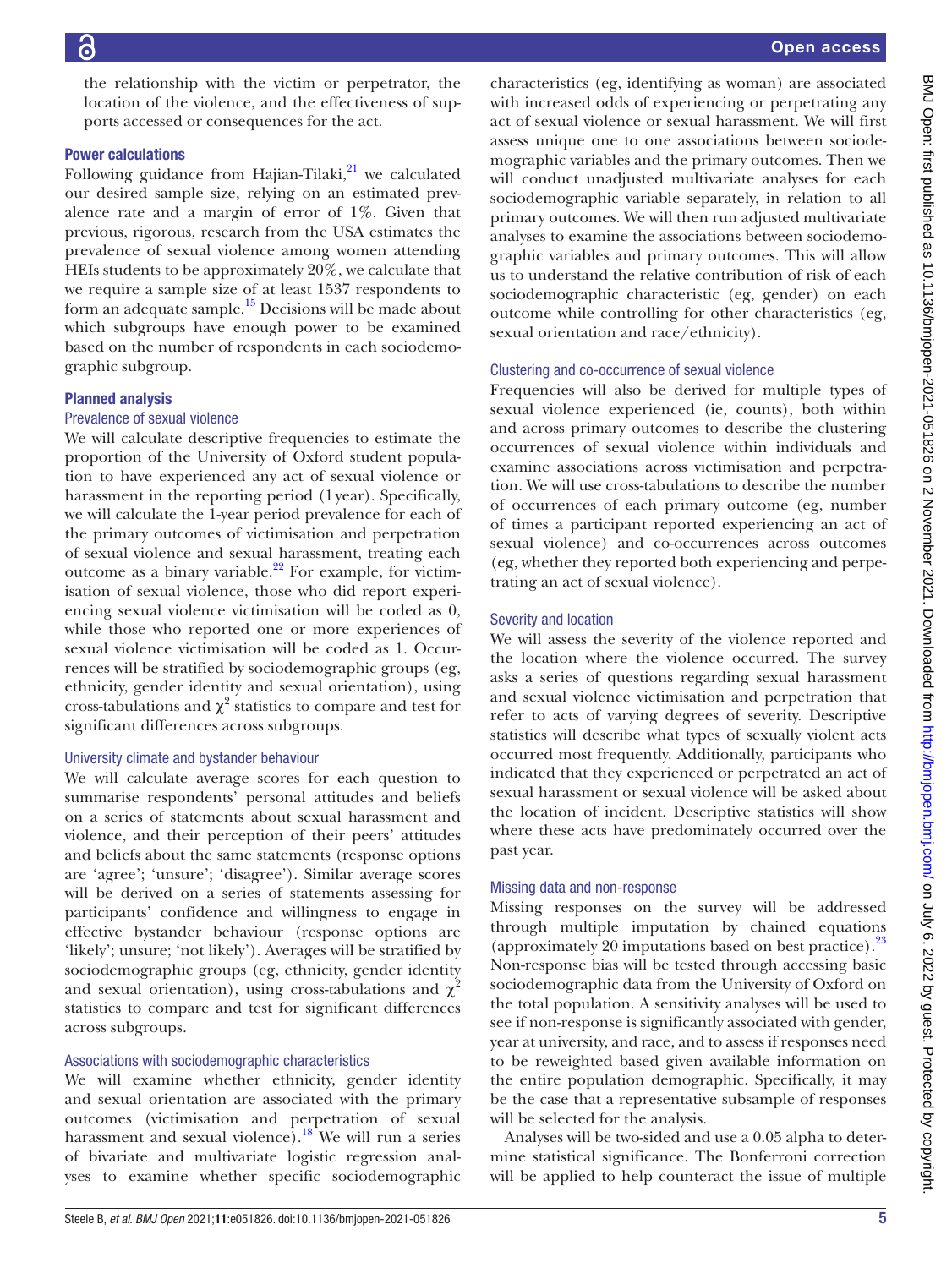testing. All statistical analyses will be conducted in R (V.3.5.1).

#### DISCUSSION AND IMPLICATIONS

Sexual violence in general, and in the HEI environment, has historically been unacknowledged or hidden. Victims under report sexual violence to official bodies and when they do, there is evidence that such instances have been insufficiently dealt with. $^{24}$  Survey data play a crucial role in discerning a more accurate prevalence rate and allowing student voices to shape the communities in which they live and study and inform the prevention and response practices delivered by their institutions.[25](#page-6-21)

Currently, there are limited data in the UK to inform UK HEIs on how to prevent and respond to sexual violence. This study has the potential to impact the way practitioners and researchers understand the problem of sexual violence at UK HEIs, inform the development of evidence-based programming to address the issue of sexual violence, and evaluate the effectiveness of preexisting supports on campus. This research project is a collaboration with the University of Oxford and implements a new methodology for tracking sexual violence in the UK context. The long-term goal of this survey is to form a template that can be used and adapted by other UK universities to evaluate sexual violence at their own institutions. These data will enable policy makers and Universities UK to make evidence-informed decisions about funding for sexual violence prevention and response, to assist officials in monitoring the issue, and to contribute to the investigation of cultures around systemic gender inequality within UK HEIs.

## **LIMITATIONS**

A key limitation of this study is its use of a cross-sectional survey. As a consequence, it is not possible to establish causal links between risk and protective factor and the outcome of sexual violence or harassment. This survey, does however, have the potential to become a repeated cross-sectional survey given the transparent and reproducible research practices used and the existing partnerships and interest from university administration and student groups. Further, given that this study is the first of its kind in the UK context, prevalence estimates can play an important first step in establishing a larger research agenda.

Another key limitation of this study is the likely presence of response bias—the potential for certain groups of people to be more likely to respond to the survey compared with others. Although we assume in our power calculation that a random selection of the population will respond, this will likely not be the case. Participants may be more likely to respond if they have experienced sexual harassment or sexual violence. Alternatively, participants who have experienced sexual harassment or sexual violence may be deterred from responding to

prevent retraumatisation. To help mitigate the issue of response bias we will weight certain survey variables based on known total population characteristics.<sup>26</sup>

A further potential limitation is that this study is being administered during the COVID-19 pandemic and therefore, the interpretation of prevalence rates must consider that the living arrangements and social activities of participants during the reporting period would have been impacted by government and university safety regulations. As a result, we have incorporated questions on online sexual harassment which helps to capture the potentially increasing relationship between social media and sexual harassment during the pandemic.

#### ETHICS AND DISSEMINATION

This research will take careful consideration of ethics and confidentiality as dictated by the University of Oxford and will adhere to high quality research practices. All aspects of this research have obtained approval from the University of Oxford (ref no.: R73805/RE001). Participants will be provided with a consent and information form when they receive the electronic survey. Students will be able to provide digital consent after reading this form by ticking a box and agreeing to proceed with the survey. The consent and information forms indicate that responses to the survey will be confidential. Participant responses will be deidentified and given a unique alphanumerical study identifier for analysis. The Qualtrics survey platform ensures that responses are encrypted and only one member of the research team will be able to see email addresses. The research team will have single sign-on/ password-protected Qualtrics accounts.

Students will be informed of the sensitive nature of survey questions in the consent and information form. Each page of the survey will provide the contact information for sexual violence response support services both internal to the University of Oxford and external to the university. For example, students will be given information on services offered by the city of Oxford and by the police. The survey is short in duration and utilises skip logic so students will only be asked questions relevant to them and their experiences. Students will be told that they are under no obligation to complete the survey and that they can skip any response at any point during the survey to help prevent retraumatising victims.

The findings of this research will be presented at conferences and disseminated through peer-reviewed publications as well as a report to the student body. A key part of the knowledge translation process will involve the stakeholder groups who will inform best ways to ensure students and university administrators receive the information in a clear and transparent way. Up-to-date information on the survey and its results will be housed on the survey webpage.

Twitter Michelle Degli Esposti [@Michelle\\_Degli](https://twitter.com/Michelle_Degli)